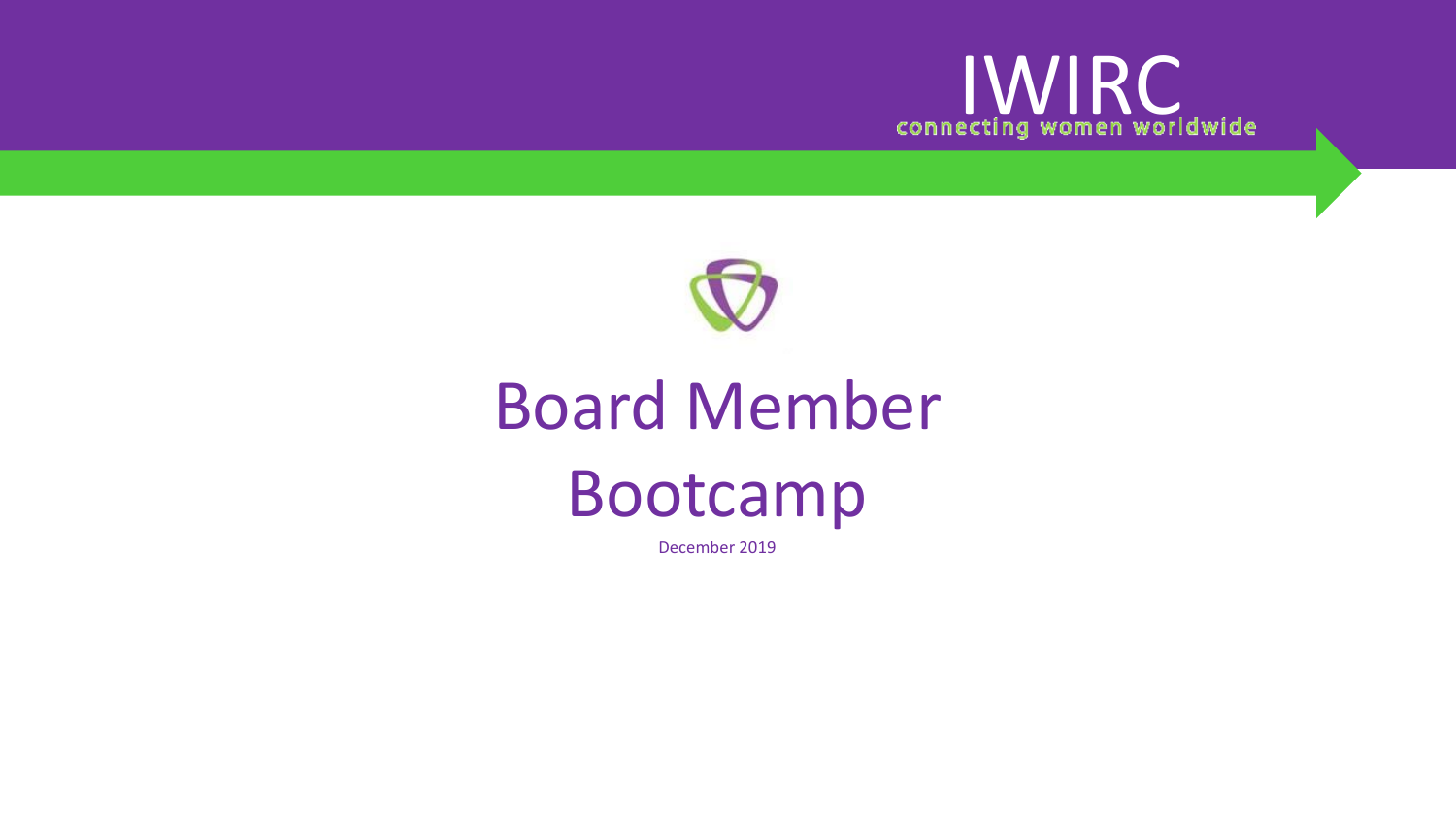



- 
- 
- 3. Expectations for Board Members 10. Grants
- 4. Governance Structure 11. Annual Awards
- 5. Board of Directors Terms 12. Communications
- 
- 
- 1. Mission Statement 8. Budget and Financial Reporting
- 2. Brand Promise 2. Brand Promise
	-
	-
	-
- 6. Elections 13. Membership
- 7. Sponsorship 14. Worldwide Reach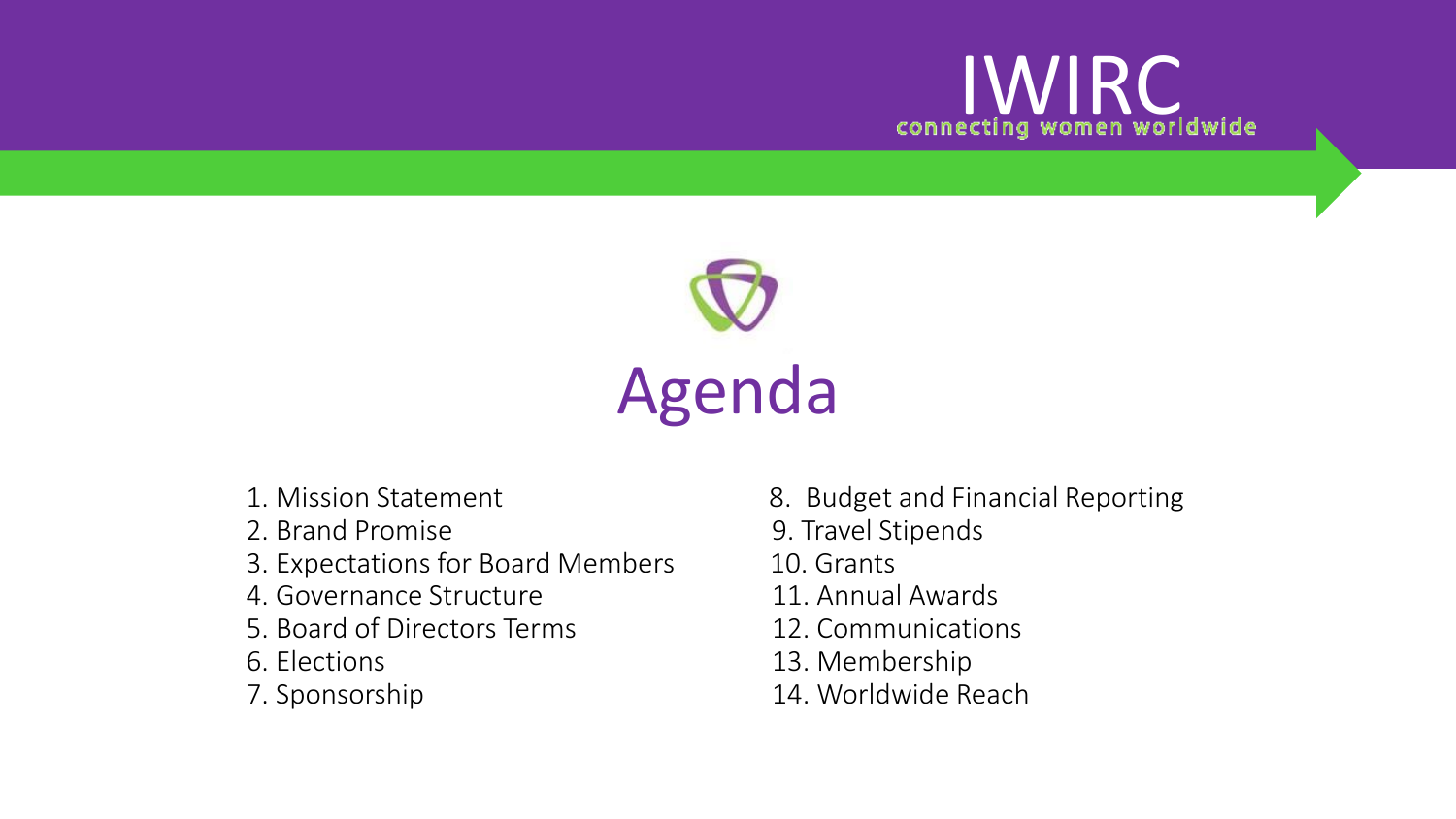



### MissionStatement

IWIRC is the premier networking organization devoted to enhancing the professional status of women in insolvency and restructuring.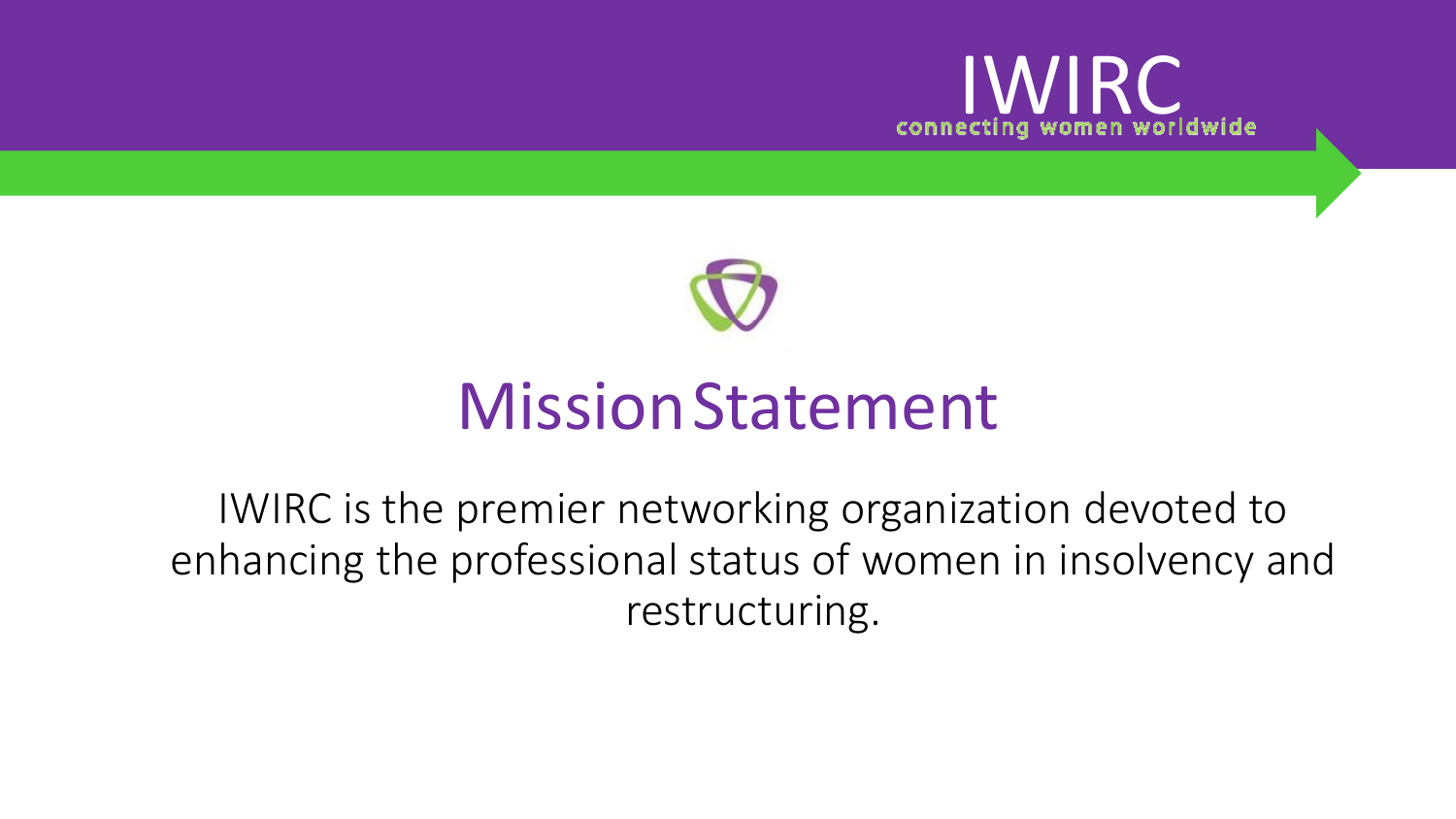



### FAQ's to Know

The "idea" for IWIRC was born in 1993 The first members joined in 1994 The Founders were Selinda Melnik, Attorney; Lauren Ryan, Accountant; Martha Fetner, Banker Membership is comprised of every discipline We do have men that are members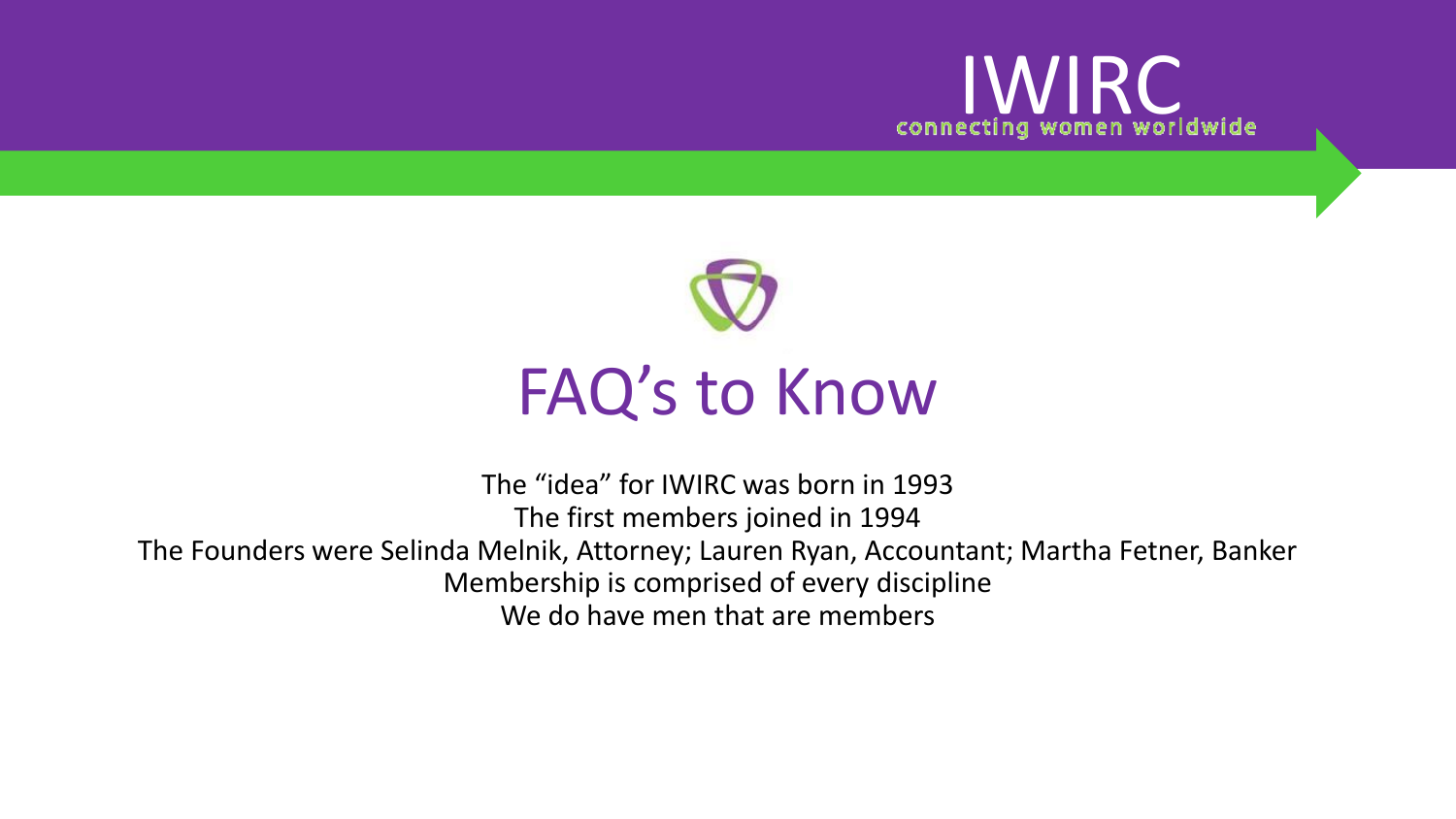



- **Networking and Connections Between Members**
- **B** High Value Events
- Personal and Professional Development Opportunities
- **Big Picture Perspective of IWIRC**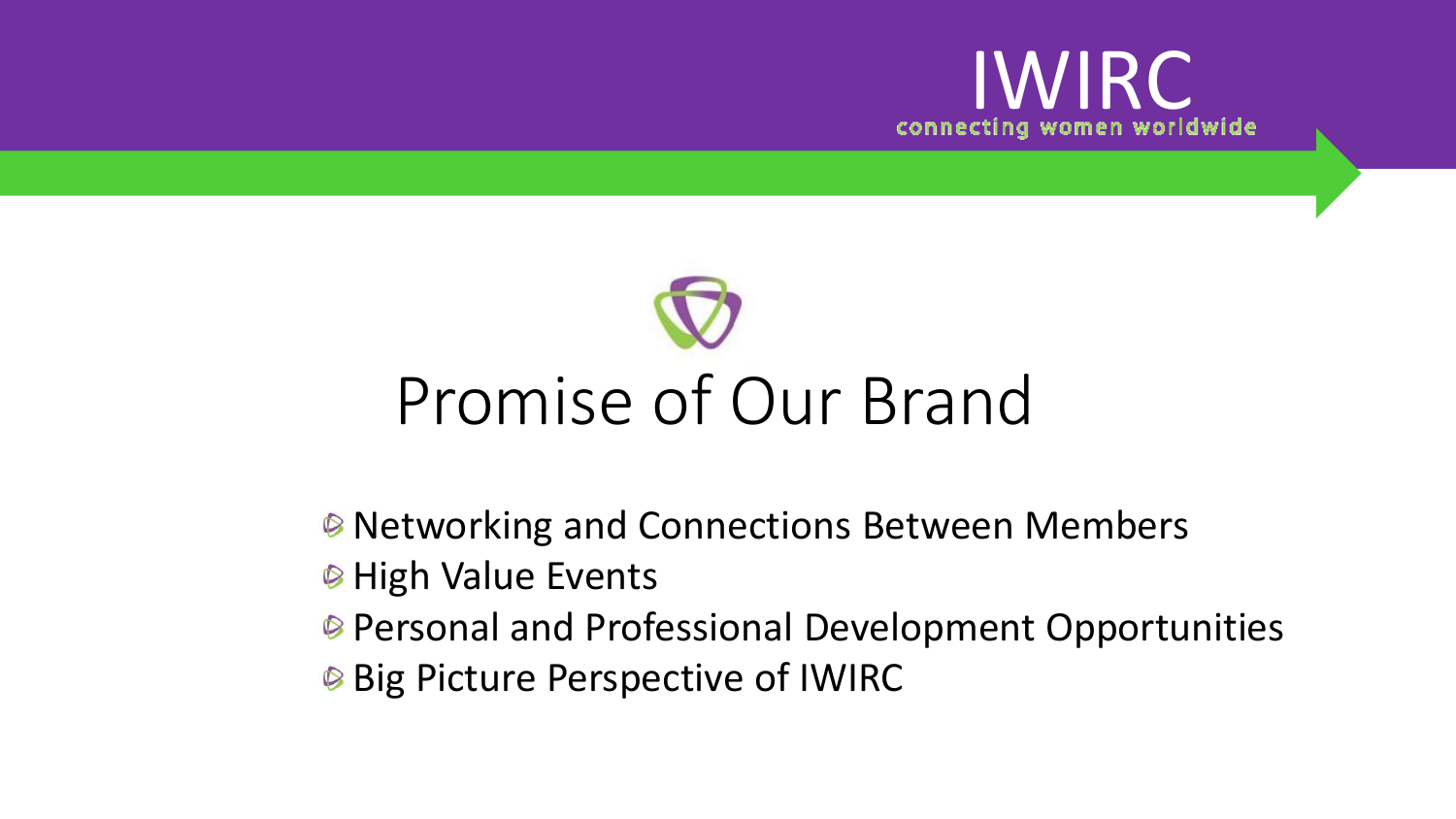



## Expectations for Board Members

- **& Yearly Conflict of Interest Form**
- **Provide short written report before each full board meeting** (excluding At Large Directors and e-board)
- **S** Job Descriptions
- **B** Involvement at the local & regional network level
- **Attend In-Person board meetings**
- **Participate on at least one committee of the Board**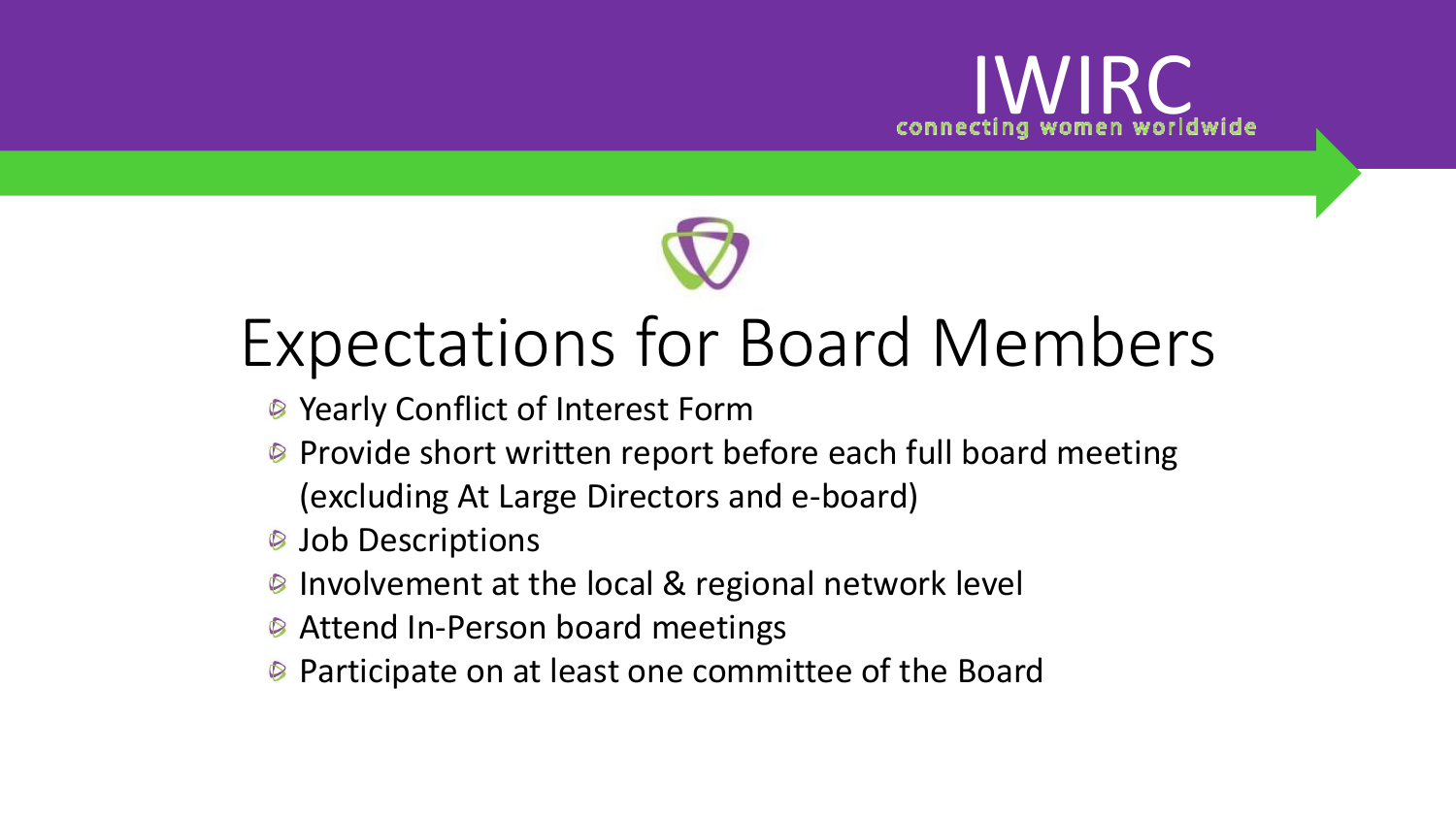



### 2020 In-Person Meetings

- Annual Spring Conference, Washington, D.C., April 22, 2020  $\bigcirc$
- Leadership Summit Minneapolis, MN, July 29-31, 2020  $\bigcirc$
- Annual Fall Conference, San Diego, CA, October 13, 2020 $\circledcirc$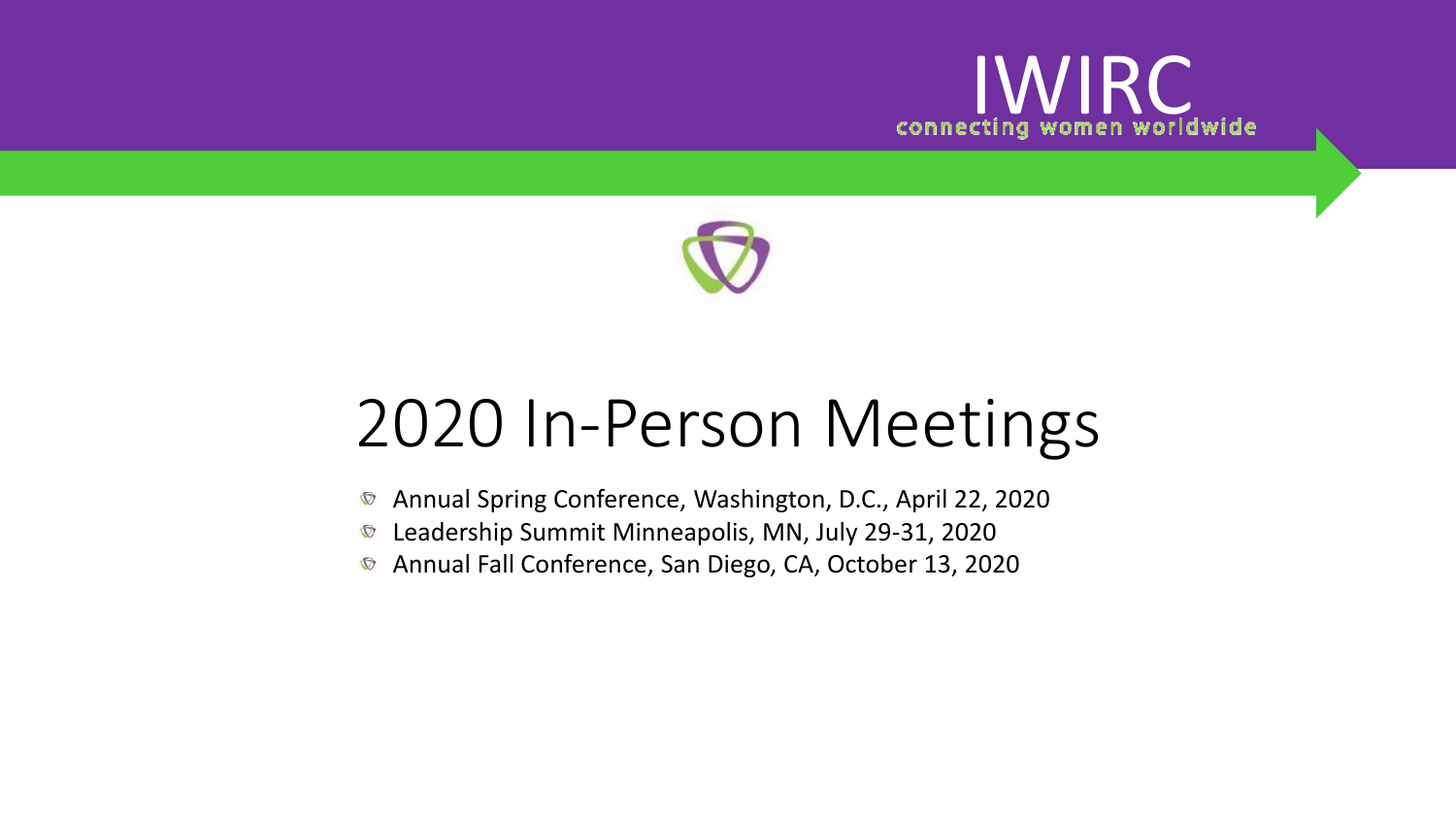



- April 15-Notice sent out to all Networks that summit proposals are being accepted  $\bigcirc$
- July 15-Deadline for submission of proposals for next year's Leadership Summit  $\circledcirc$
- July 20-Executive Committee reviews proposals and selects host network for next year's Leadership Summit O
- July 26-28-Announcement of next year's host Network at current year Leadership Summit  $\bigcirc$
- January 15-Notice sent to all members for application for 10 non-board/network chair registrations to  $\bigcirc$ Leadership Summit
- March 30-Applications due and sent to membership committee for initial review and recommendations to Executive Committee
- April 30-Executive Committee finalizes list of 10 non-board/network chair registrations to Leadership Summit
- May 1-Notification sent to 10 non-board/network chair invitees for the Leadership Summit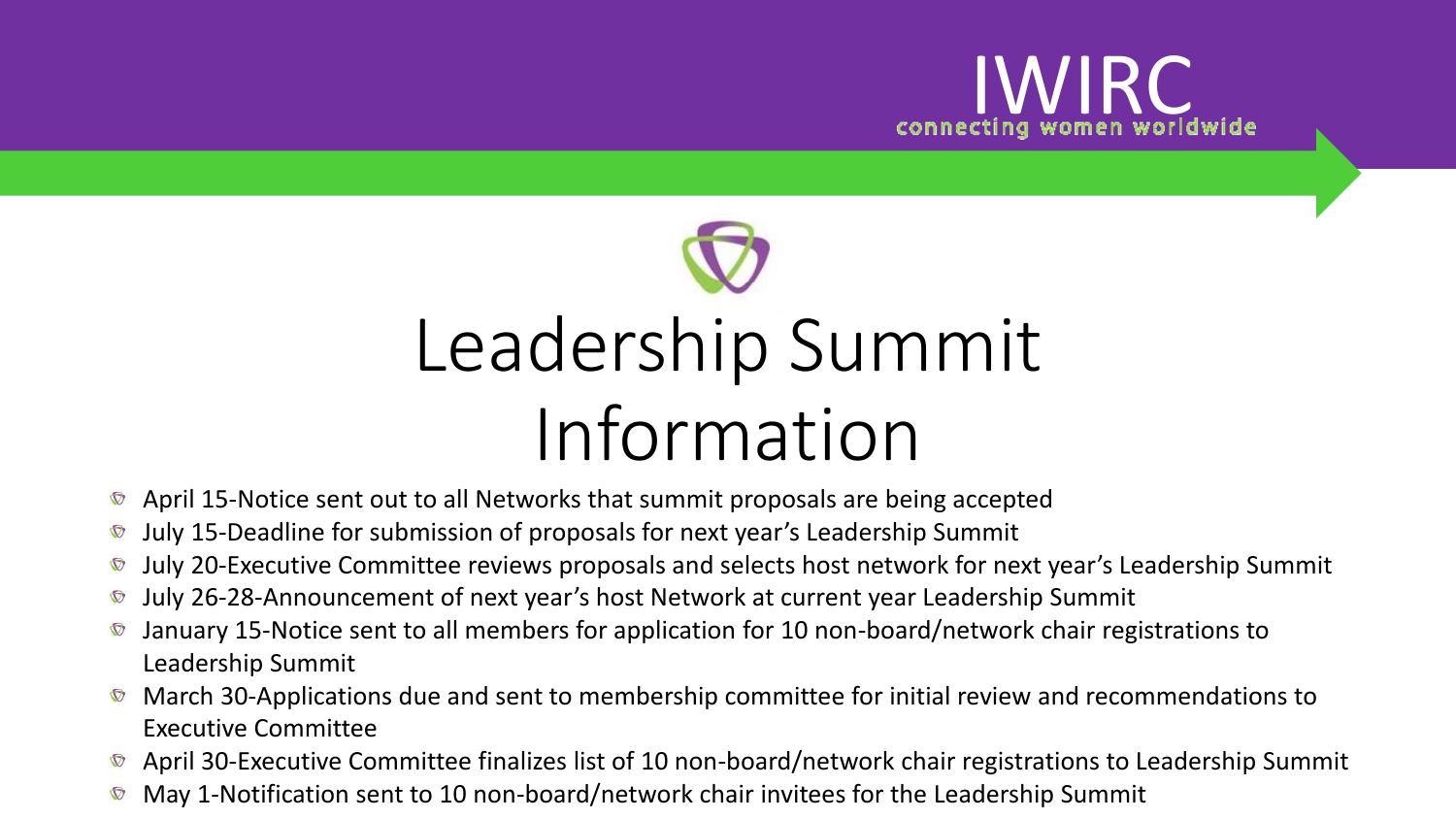



### Governance Structure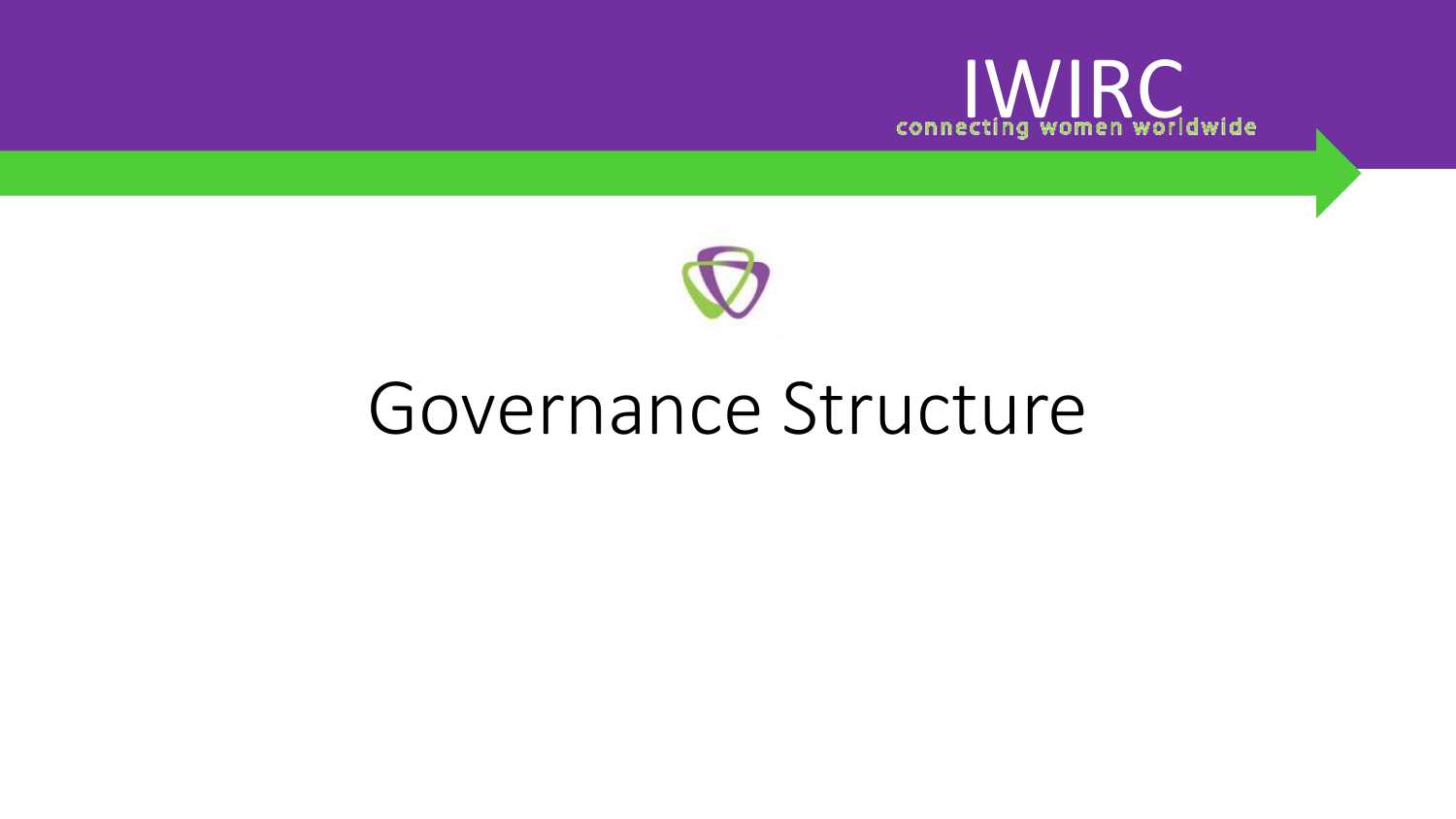#### **IWIRC Governance Structure 2020**

#### Executive Committee

|                                                                        | <b>Michelle Pickett</b><br>Chair |                                                          | Leyza Blanco<br><b>Vice Chair</b>                                                                                                   |                                            | Jennifer Kimble<br>Secretary                         |  |                                                                   |  | Marjorie Kaufman<br><b>Finance Director</b>        |                                                         |
|------------------------------------------------------------------------|----------------------------------|----------------------------------------------------------|-------------------------------------------------------------------------------------------------------------------------------------|--------------------------------------------|------------------------------------------------------|--|-------------------------------------------------------------------|--|----------------------------------------------------|---------------------------------------------------------|
| <b>Management Committee</b><br>*non-voting                             |                                  |                                                          | <b>Karen Fellowes</b><br><b>Vice Finance</b><br><b>Director</b>                                                                     |                                            |                                                      |  | <b>Carrianne Basler</b><br><b>Past Chair</b>                      |  |                                                    |                                                         |
| Pooja Sinha<br>Asia Networks Director                                  |                                  | <b>Eloise Fardon</b><br>Asia Regional<br><b>Director</b> |                                                                                                                                     | Sara Van Allen<br>Canada Regional Director |                                                      |  | Rebecca Hume<br>Caribbean Regional<br><b>Director</b>             |  | Mia Drennan<br><b>Europe Networks Director</b>     | <b>Rita Gismondi</b><br><b>Europe Regional Director</b> |
| <b>Nyana Miller</b><br>South America Regional                          | <b>Director</b>                  |                                                          | <b>Kelly McDonald</b><br><b>U.S. Networks Director</b>                                                                              |                                            | Valerie Bantner-Peo<br><b>U.S. Regional Director</b> |  | <b>Blanche Zelmanovich</b><br><b>Member Services Director</b>     |  | Hon. Mary Grace Diehl<br><b>Strategic Director</b> |                                                         |
| <b>Tara Schellhorn</b><br><b>U.S. Program Committee</b><br>Co-Director |                                  |                                                          | <b>CC Schnapp</b><br>Jodi Dubose<br><b>Communications &amp; News</b><br><b>U.S. Program Committee</b><br>Co-Director<br>Co-Director |                                            |                                                      |  | Rosa Evergreen<br><b>Communications &amp; News</b><br>Co-Director |  |                                                    |                                                         |

Updated: 11/14/2019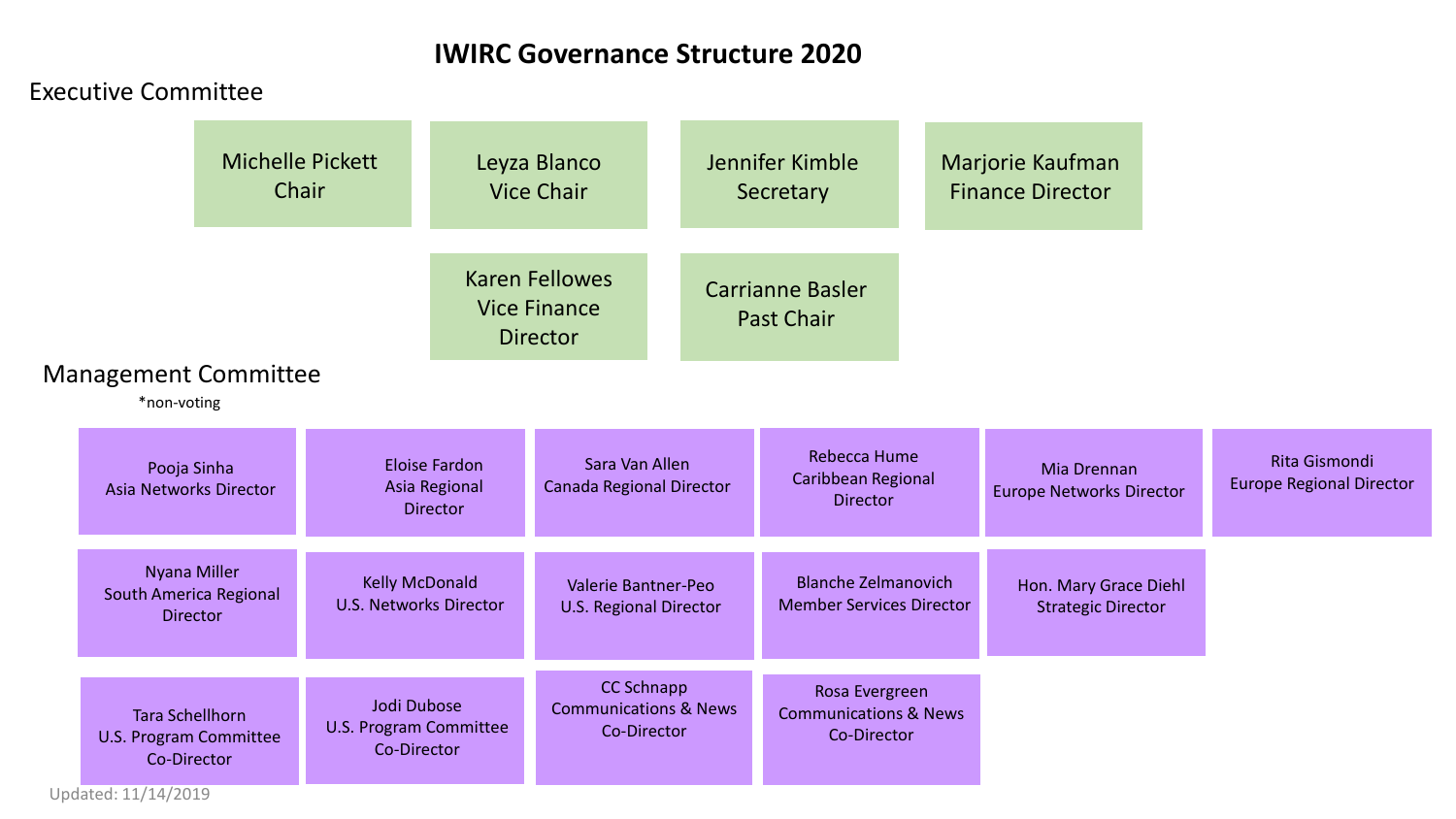#### Management Committee (continued)

\*non-voting

| *Anne Vanderkamp<br>Vice Director of Budget                 | *Kristen Siracusa Eustis<br><b>Vice Director of Fall</b><br>Programs | *Rebecca DeMarb<br>Vice Director of Spring<br>Programs          | *Genevieve Wiener<br>Vice Director of Regional<br>Programming      | *Chrissy Sanfelippo<br><b>Vice Director of Member</b><br>Services            |
|-------------------------------------------------------------|----------------------------------------------------------------------|-----------------------------------------------------------------|--------------------------------------------------------------------|------------------------------------------------------------------------------|
| *Lauren McKelvey<br>New Network and Regional<br>Development | *Aisling Dwyer<br>Asia Regional Vice Director<br>Programming         | *Stuti Jain<br>Asia Regional Vice Director<br>Membership        | *Kim Brown<br>Vice Director of<br><b>Communications &amp; News</b> | *Amy Vulpio<br>Vice Director of<br><b>Communications and Social</b><br>Media |
| *Carren Shulman<br><b>UNCITRAL Committee</b><br>Director    | *Tinamarie Feil<br><b>UNCITRAL Committee</b><br><b>Director</b>      | *Stephanie Bramer<br>Vice Director of Leadership<br>Programming | *Lacey Rochester<br>2019 Rising Star<br><b>Finalist</b>            |                                                                              |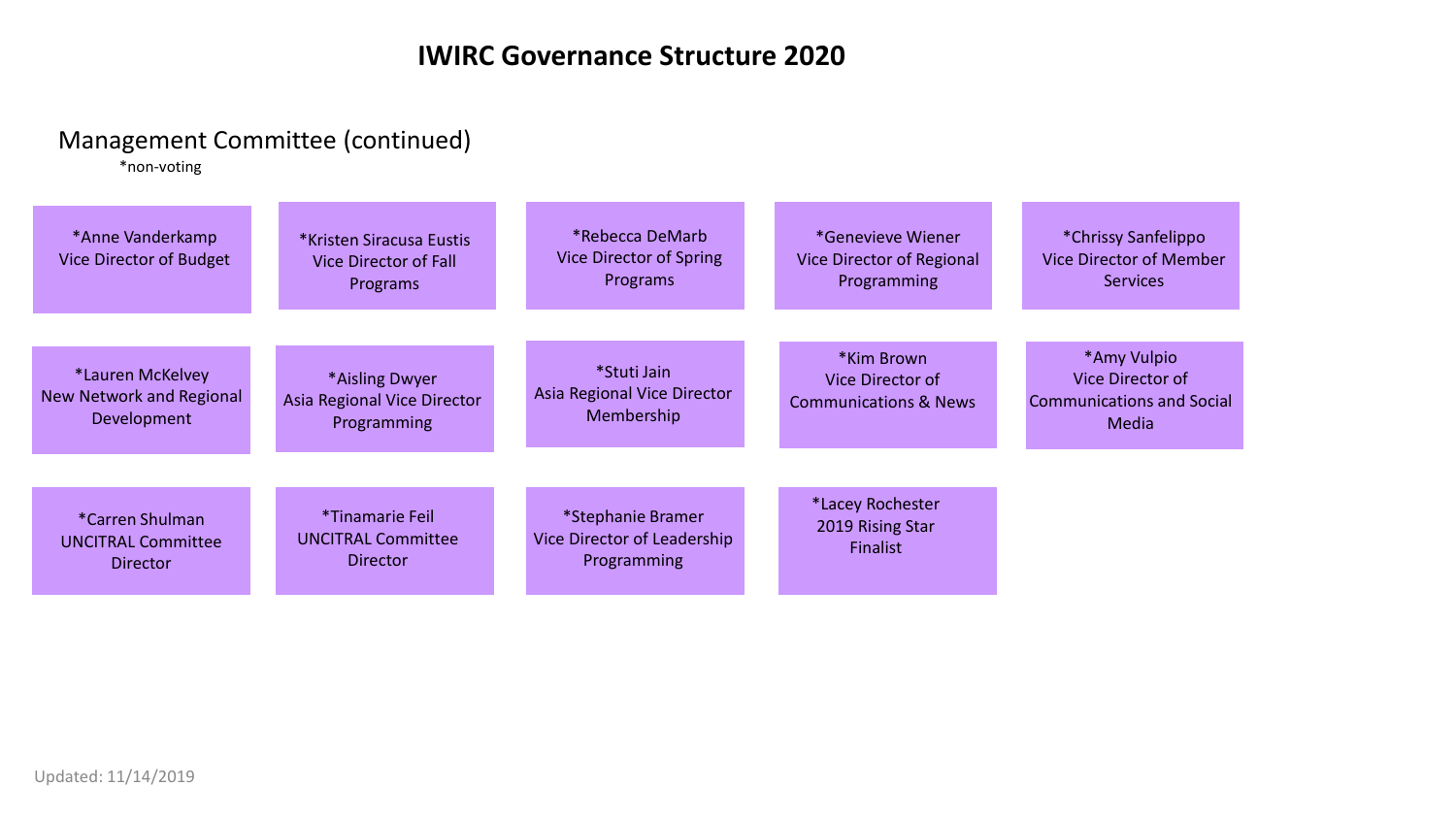#### **IWIRC Governance Structure 2020**

At Large Directors

| <b>Camille Bent</b>  | Monica Blacker        | Joanne Collett         | <b>Elizabeth Gunn</b> |
|----------------------|-----------------------|------------------------|-----------------------|
| At Large, 2020       | At Large, 2020        | At Large, 2020         | At Large, 2020        |
|                      |                       |                        |                       |
| Rose Kehoe           | Kerri Mumford         | <b>Helen Sevenoaks</b> | Leanne Williams       |
| At Large, 2020       | At Large, 2020        | At Large, 2020         | At Large, 2020        |
|                      |                       |                        |                       |
| Alicia Bendana       | Demetra Liggins       | Terri Freedman         |                       |
| At Large, 2021       | At Large, 2021        | At Large, 2021         |                       |
|                      |                       |                        |                       |
| <b>Melissa Hager</b> | <b>Evelyn Meltzer</b> | Upasana Rao            |                       |
| At Large, 2021       | At Large, 2021        | At Large, 2021         |                       |

Updated: 11/14/2019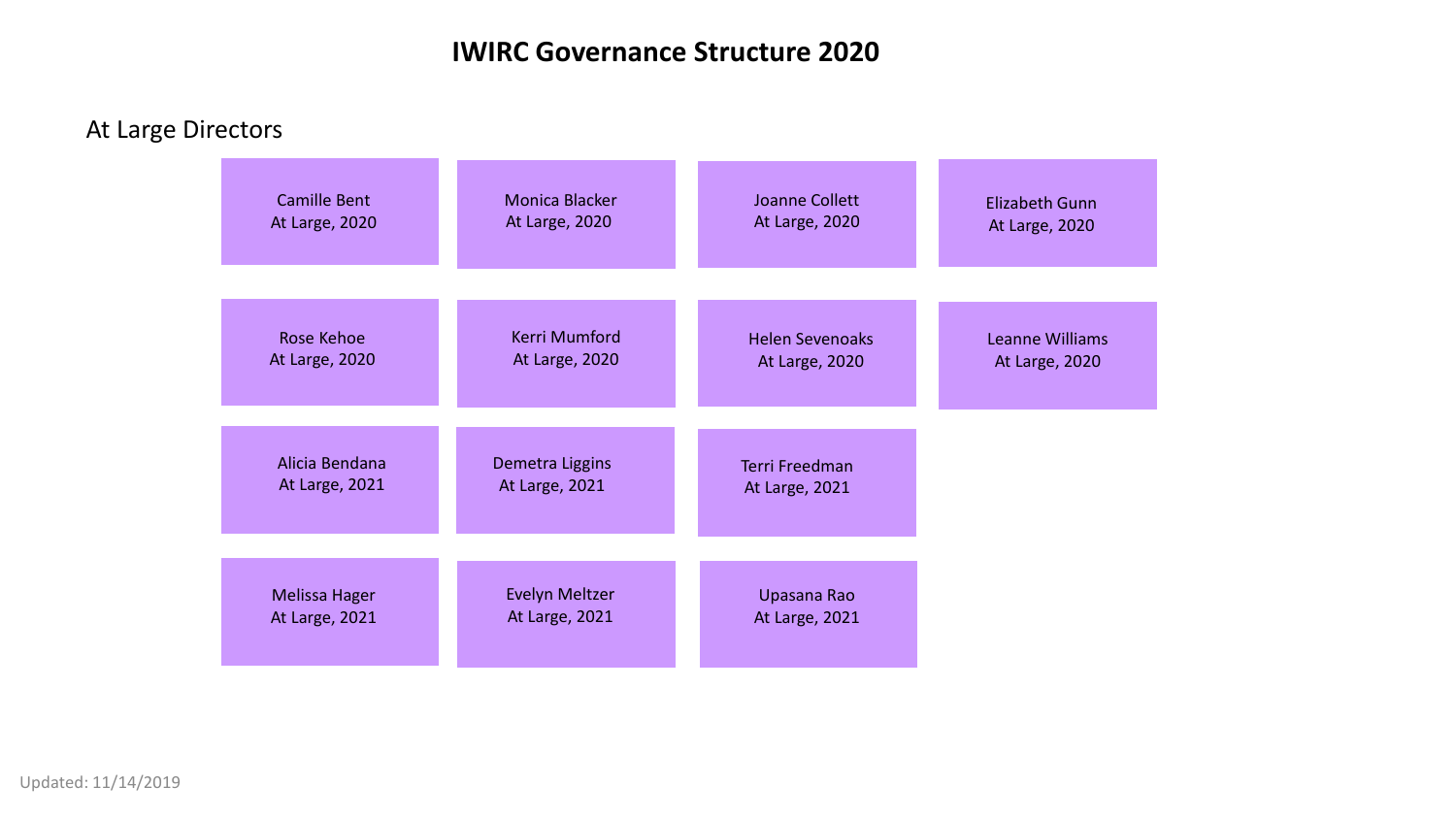#### **IWIRC Governance Structure 2020**

#### Advisory Council (\*non-voting)

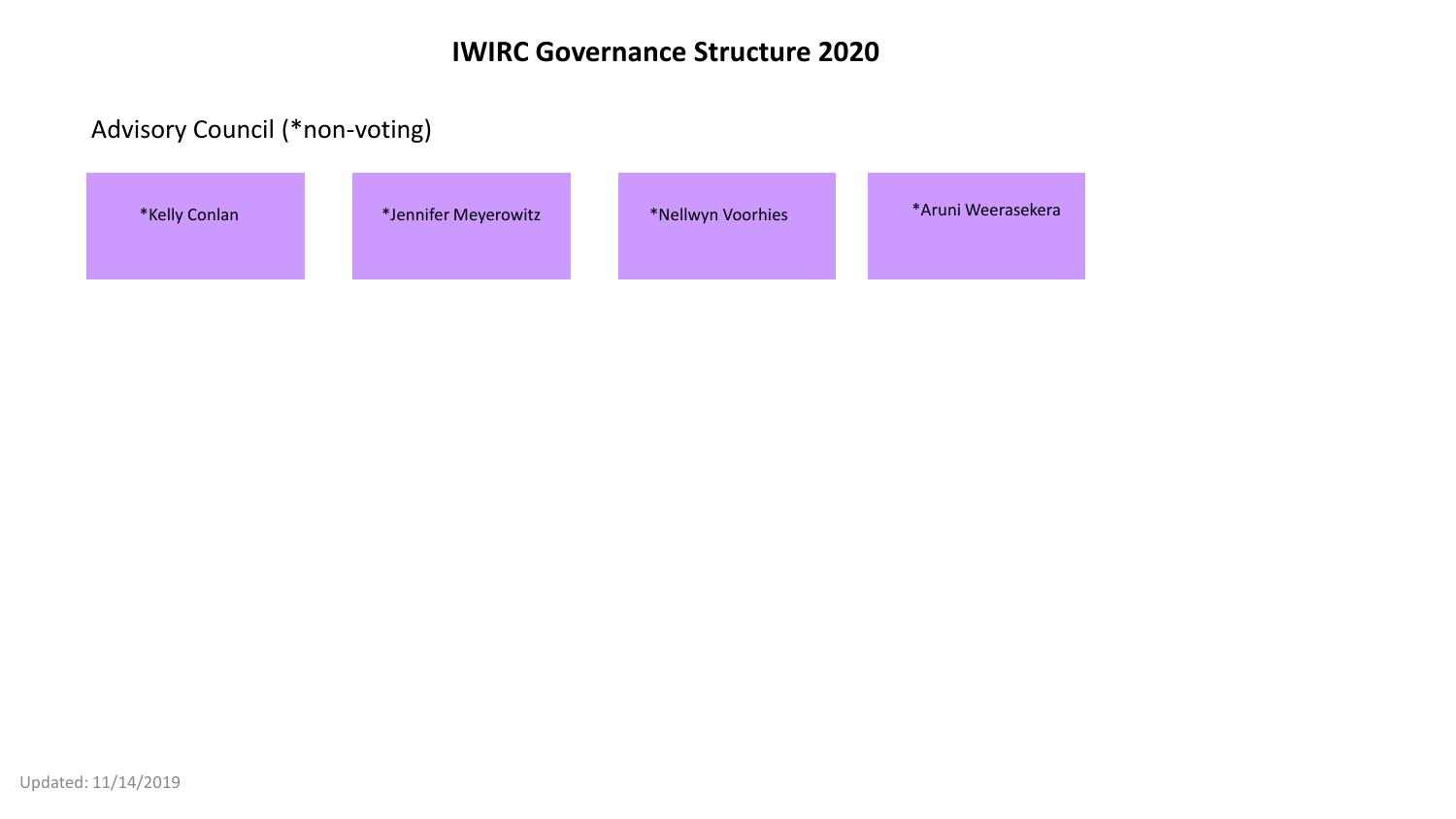



# Board of Directors Terms

- **Executive Committee-1 year term**
- **Management Committee (voting)-1 year term**
- **Management Committee (non-voting)-1 year term**
- **At Large Directors:**
- **Six elected by members for two year terms on rotating basis**
- **Two appointed by Executive Committee for one year term**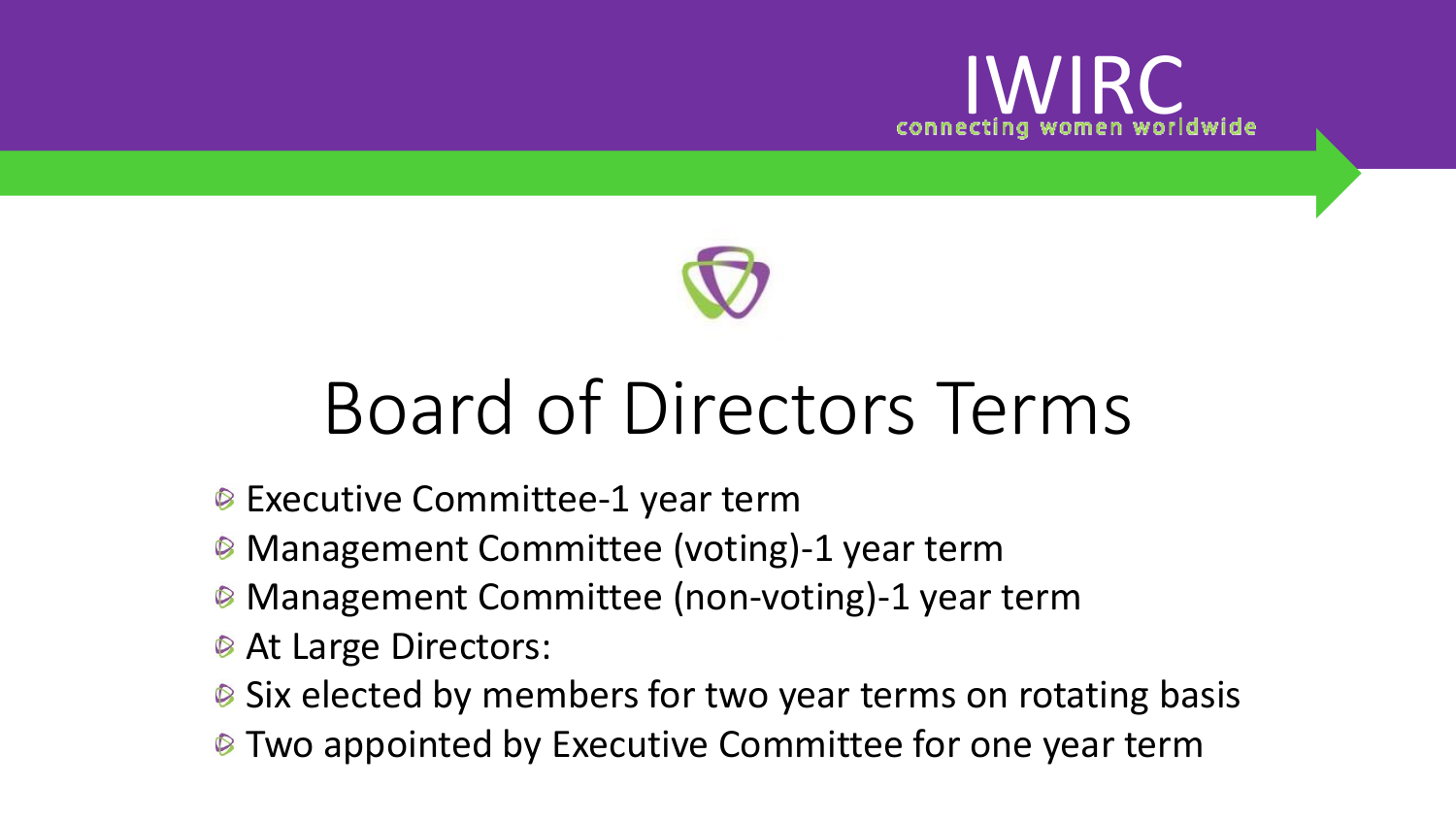



# Board of Directors Elections

- Immediate Past Chair forms Nominating Committee comprised of Chair, Vice-Chair, Secretary and three IWIRC Members chosen by Immediate Past Chair to propose a slate of Board Members to the Executive Committee for approval (non-elected)
- August 1-September 15-At-Large Board Nominations and Interest in other board positions open
- September 15-Nominations and Declaration of Interest Due
- September 16-October 31-Slating Committee develops proposed slate
- After Fall Conference-Proposed Slate Circulated to IWIRC Board for Approval
- 2 weeks after Fall Conference-Final Board Announced to Members and Election of At-Large Directors (if needed with 14 day voting window)
- No Later than December 1-At-Large Directors Announced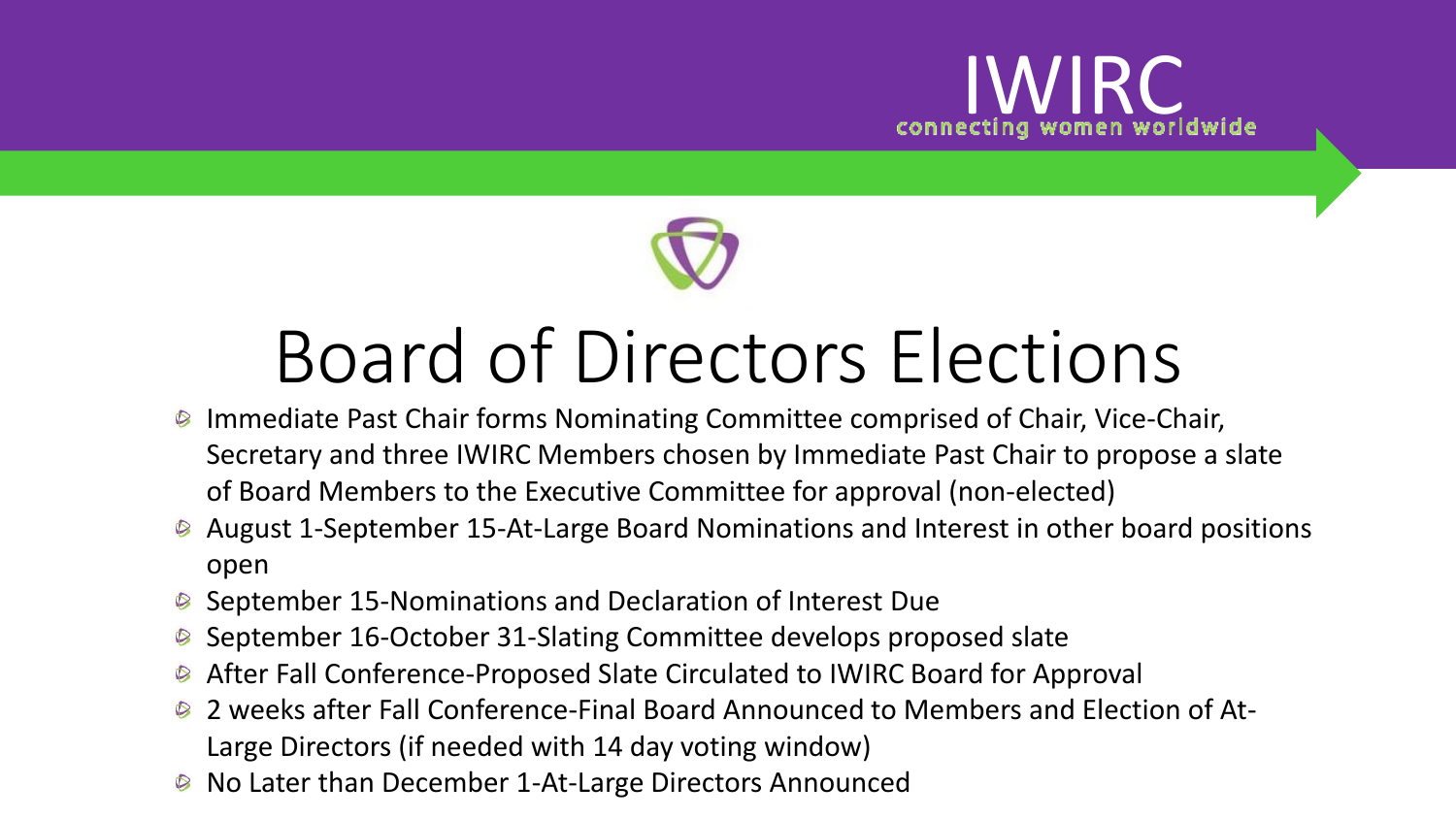



# Sponsorship

- IWIRC relies on sponsors for approximately 25% of its annual funding  $\circledcirc$
- June-Executive Committee sets annual sponsorship goals and confirms sponsorship levels  $\circledcirc$ and benefits for the following year
- July-Kickoff Sponsorship drive at Leadership Summit
- **■** September 15-Commence sponsorship drive to all former sponsors and current members
- October to December-Finance committee reaches out individually to all prior and new potential sponsors
- **■** February 15-Deadline for all sponsorship payments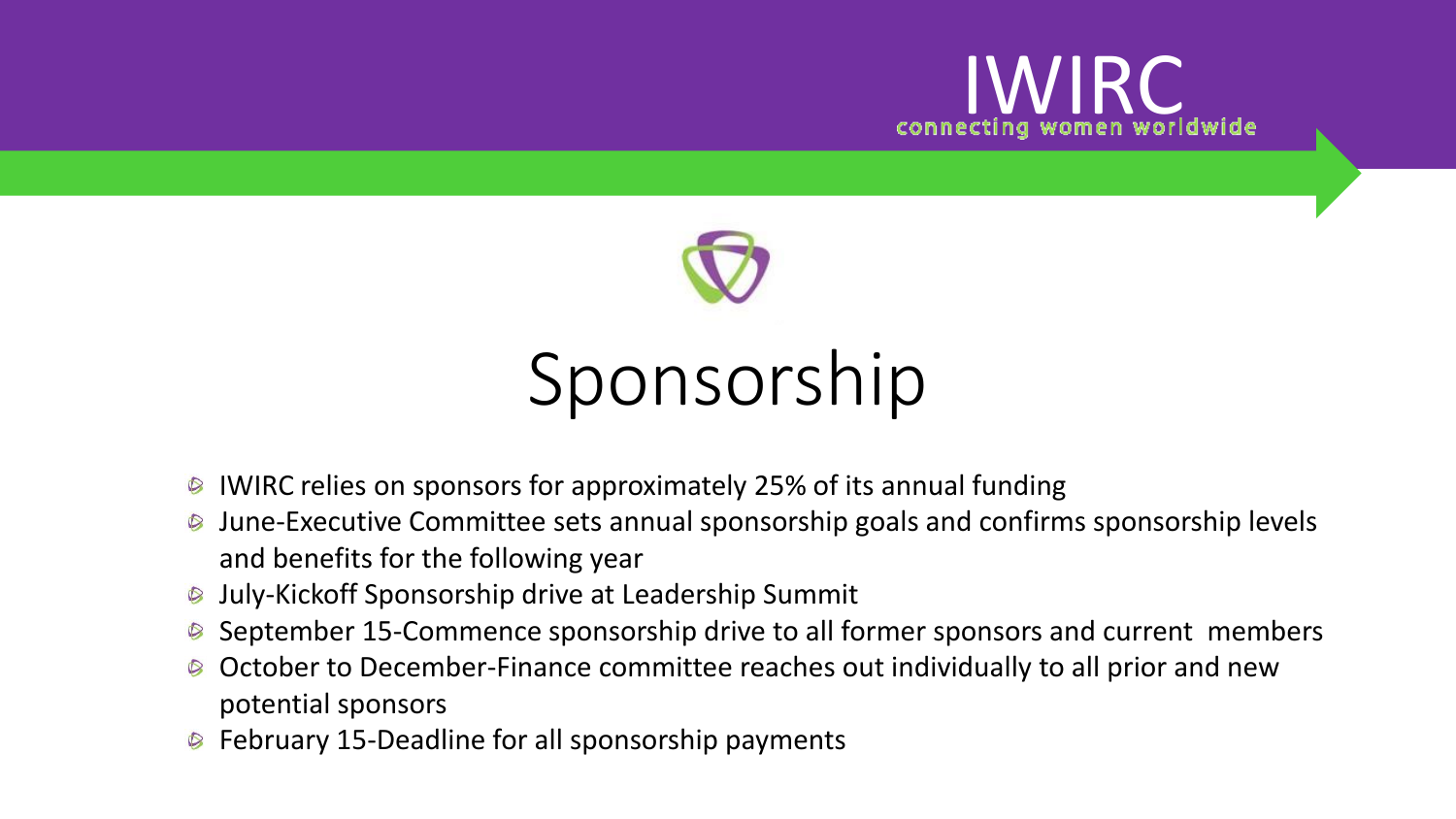



## Budget and Financial Reporting

- July-Committee Budgets are Requested  $\circledcirc$
- August-Administrative Director works with Finance Director and Vice-Finance Director to develop draft budget
- September-Executive Committee Reviews draft budget
- October-draft budget included in Fall Board of Directors materials for final approval  $\circledcirc$
- May of following year-Annual audit of financial statements and preparation of the  $\circledcirc$ tax return is completed by the accounting firm of Jones, Maresca & McQuade, P.A. in Washington, D.C.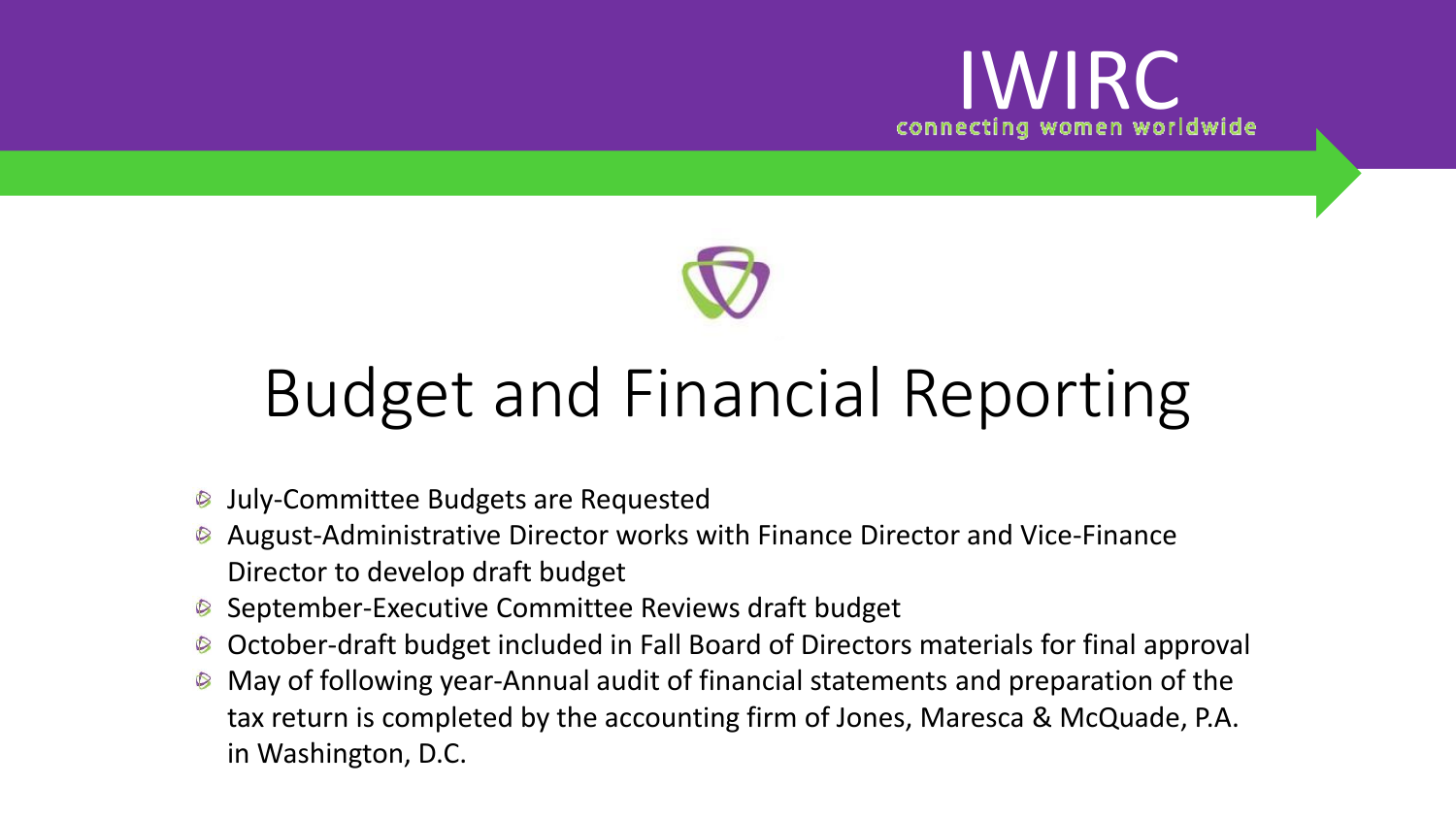



# Budget Overview for 2020

#### Income:

| $\circledcirc$ | <b>Membership Dues:</b>    | \$278,684 |
|----------------|----------------------------|-----------|
| $\circledcirc$ | Sponsorships:              | 105,000   |
| $\circledcirc$ | <b>Conference Receipts</b> | 108,500   |
| $\circledcirc$ | Investment Income:         | 6,500     |
|                | <b>Total Income</b>        | \$498,684 |
|                | Expenses:                  |           |
| $\circledcirc$ | Administrative:            | \$147,800 |
| $\circledcirc$ | <b>Member Services:</b>    | 132,050   |
| $\circledcirc$ | <b>Meeting Expenses:</b>   | 164,500   |
| $\circledcirc$ | Committees/Projects:       | 51,000    |
|                | <b>Total Expenses</b>      | \$495,350 |

Projected Net Income: \$3,334

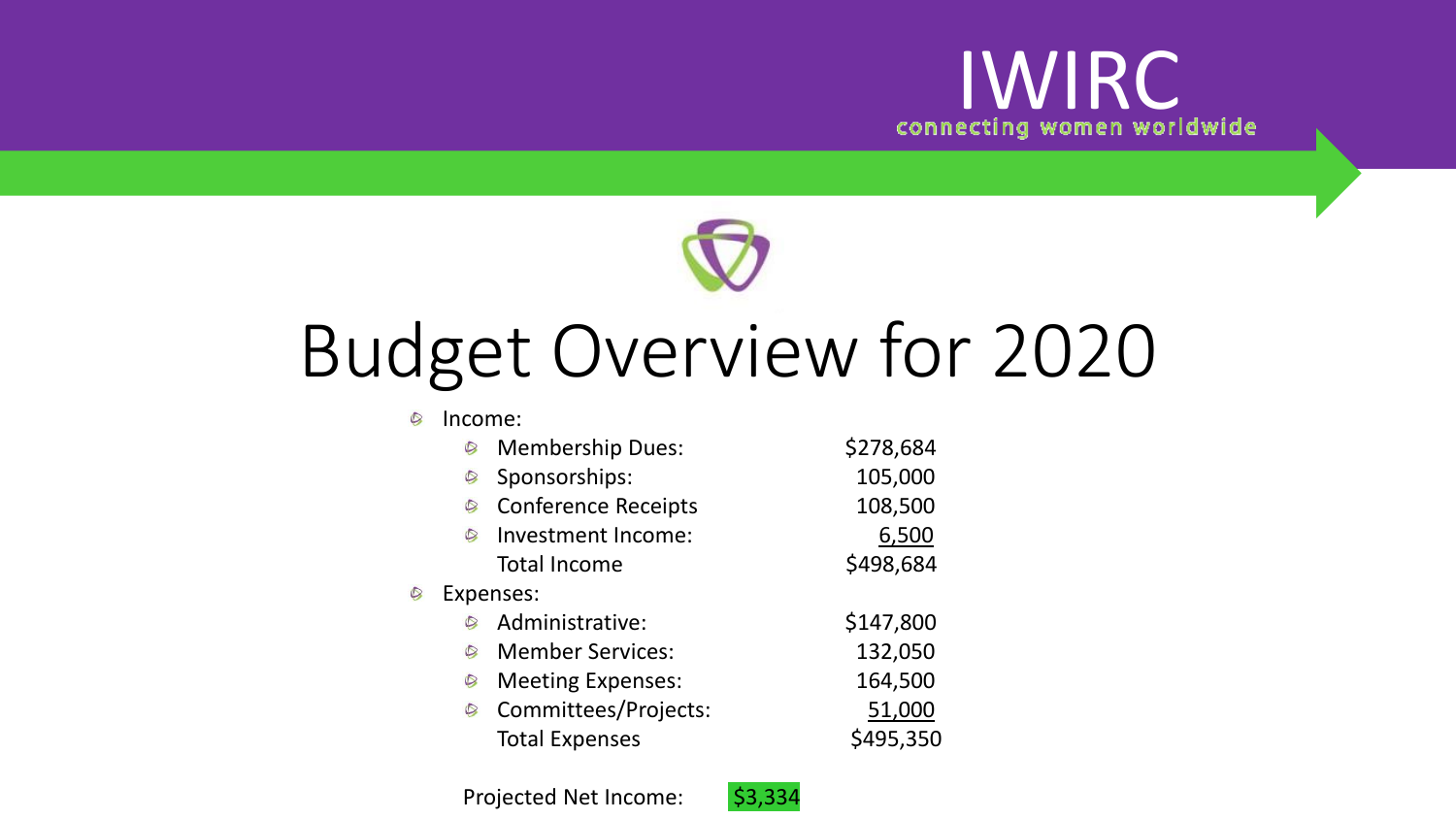



## Balance Sheet Overview

**&** Assets:

|                | Checking:                             | \$159,847 |
|----------------|---------------------------------------|-----------|
| $\circledcirc$ | Investments:                          | 721,900   |
| $\circledcirc$ | <b>Accounts Receivable:</b>           | 32,695    |
|                | <b>Total Assets</b>                   | \$914,442 |
|                | Liabilities & Equity:                 |           |
| $\circledcirc$ | <b>Retained Earnings:</b>             | \$648,799 |
| $\circledcirc$ | Net Income (to date):                 | 265,643   |
|                | <b>Total Liabilities &amp; Equity</b> | \$914,442 |

- Cash is held in a checking account  $\circledcirc$
- Certificates of deposits with maturities ranging from 6-24 months are managed by Morgan Stanley.  $\circledcirc$
- Retained earnings represent just over 1 year's expenses, which is typical for Associations like IWIRC. $\circledcirc$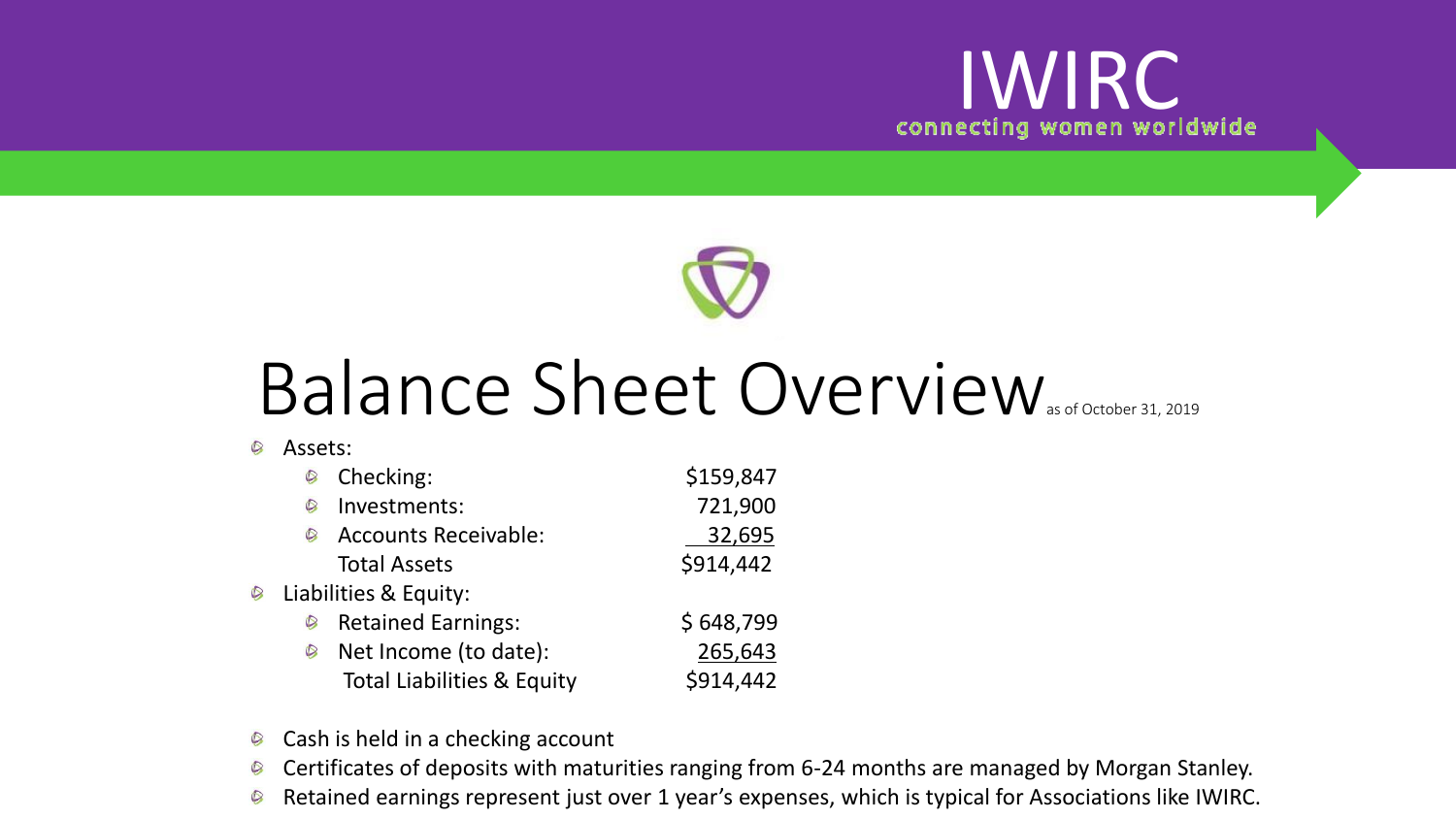



## Travel Stipends

- Travel stipends are available to IWIRC board of directors, network chairs and other IWIRC members who are  $\circledcirc$ materially participating in a conference participation in their capacity as an IWIRC leader, including, but not limited to Spring Conference, Fall Conference, Leadership Summit and whose travel expenses are not being covered or reimbursed by their employer.
- Travel stipends are limited to one per person per year and subject to a budget that is set annually.  $\circledcirc$
- Travel Stipends should be applied for BEFORE the event, but payment will be remitted AFTER the event upon receipt  $\circledcirc$ of copies of expenses incurred and confirmation of attendance at the IWIRC event. Travel Stipends are available to cover travel only and not hotel or sundry expenses.
- The Travel stipends are available as follows:  $\circledcirc$ 
	- Less than 5 hour flight \$250 More than 5 hours, less than 10 hour flight- \$750  $\mathbf{M}$   $\mathbf{A}$   $\mathbf{A}$   $\mathbf{A}$   $\mathbf{A}$   $\mathbf{A}$   $\mathbf{A}$   $\mathbf{A}$   $\mathbf{A}$   $\mathbf{A}$   $\mathbf{A}$   $\mathbf{A}$   $\mathbf{A}$   $\mathbf{A}$   $\mathbf{A}$   $\mathbf{A}$   $\mathbf{A}$   $\mathbf{A}$   $\mathbf{A}$   $\mathbf{A}$   $\mathbf{A}$   $\mathbf{A}$   $\mathbf{A}$   $\mathbf{A}$   $\mathbf{$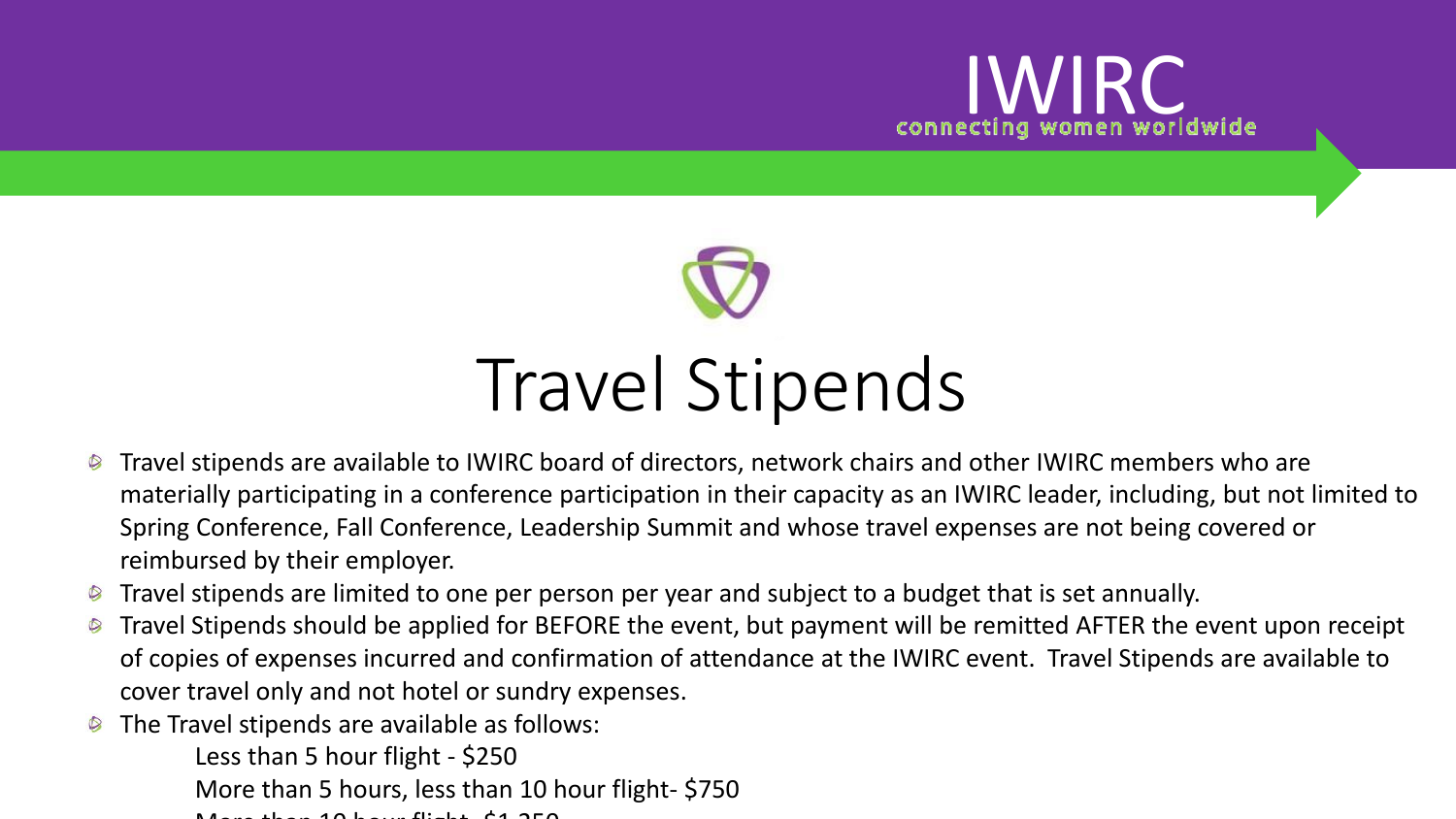



## Grants

Networks are encouraged to hold or sponsor events consistent with the goals of IWIRC. While it is  $\circledcirc$ expected that such events will be funded by the Networks (through local sponsorship or admission fees), IWIRC International sets aside certain funds in its budget to be distributed as grants to support the growth and development of the networks.

- Available grants include:  $\circledcirc$ 
	- Network Signing Bonus  $\circledcirc$
	- Regional & Multiple Network Events
	- Recruiting Events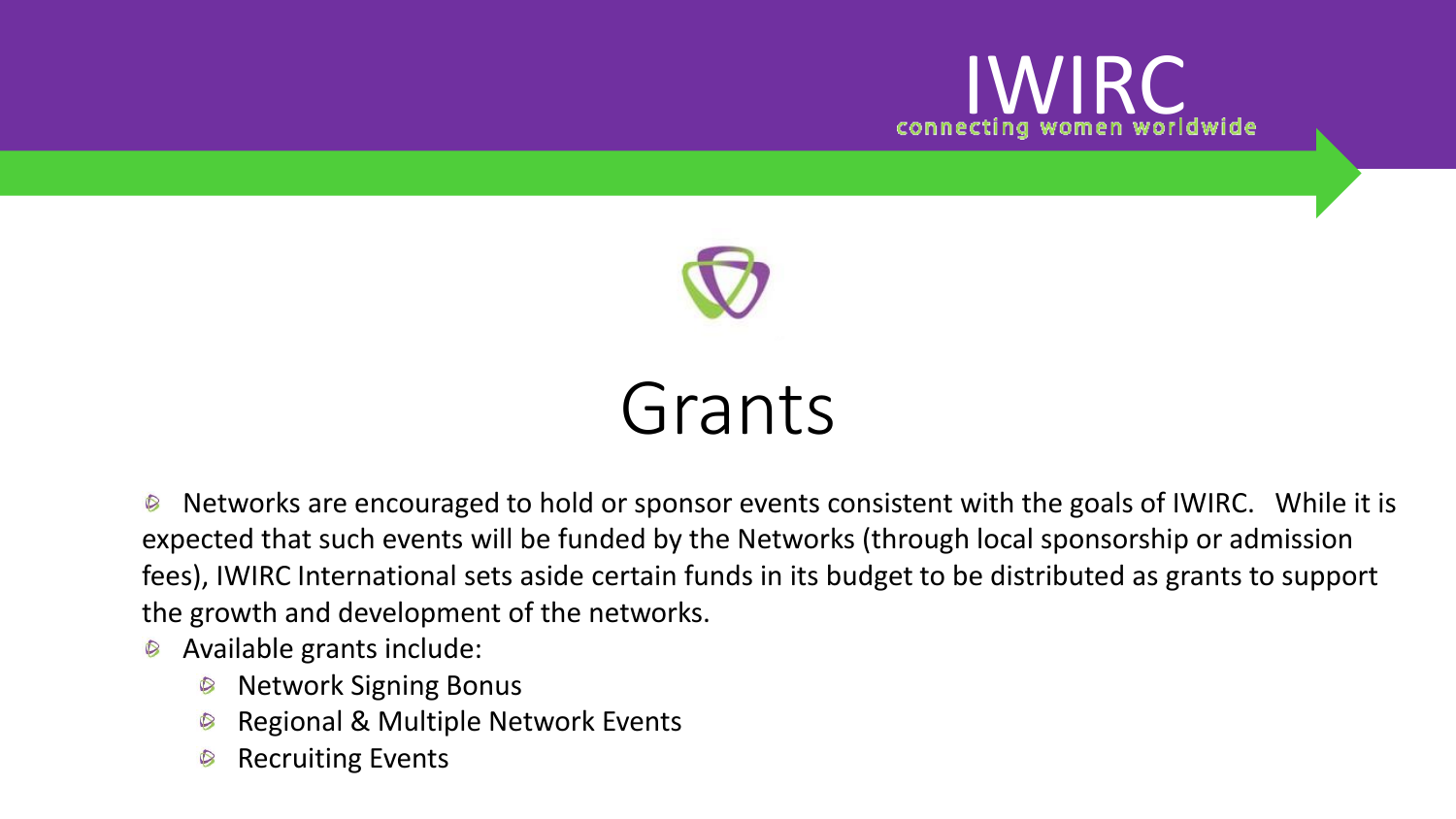



#### **WOYR Award (Deadline February 15th)**

- $\odot$  Initial call for nominations December 15<sup>th</sup>
- Winner announced through press release March 1<sup>st</sup>
- Award presented at Spring Conference  $\circledcirc$

#### **Founders Awards (Deadline May 15th)**

- Initial call for nominations March 15th  $\circledcirc$
- Winners announced through press release June 1st  $\bigcirc$
- Awards presented at Leadership Summit  $\circledcirc$

#### **Rising Star Award (Deadline August 15th)**

- Initial call for nominations June 15th  $\circledcirc$
- Winner announced through press release September 1st
- Award presented at Fall Conference $\circledcirc$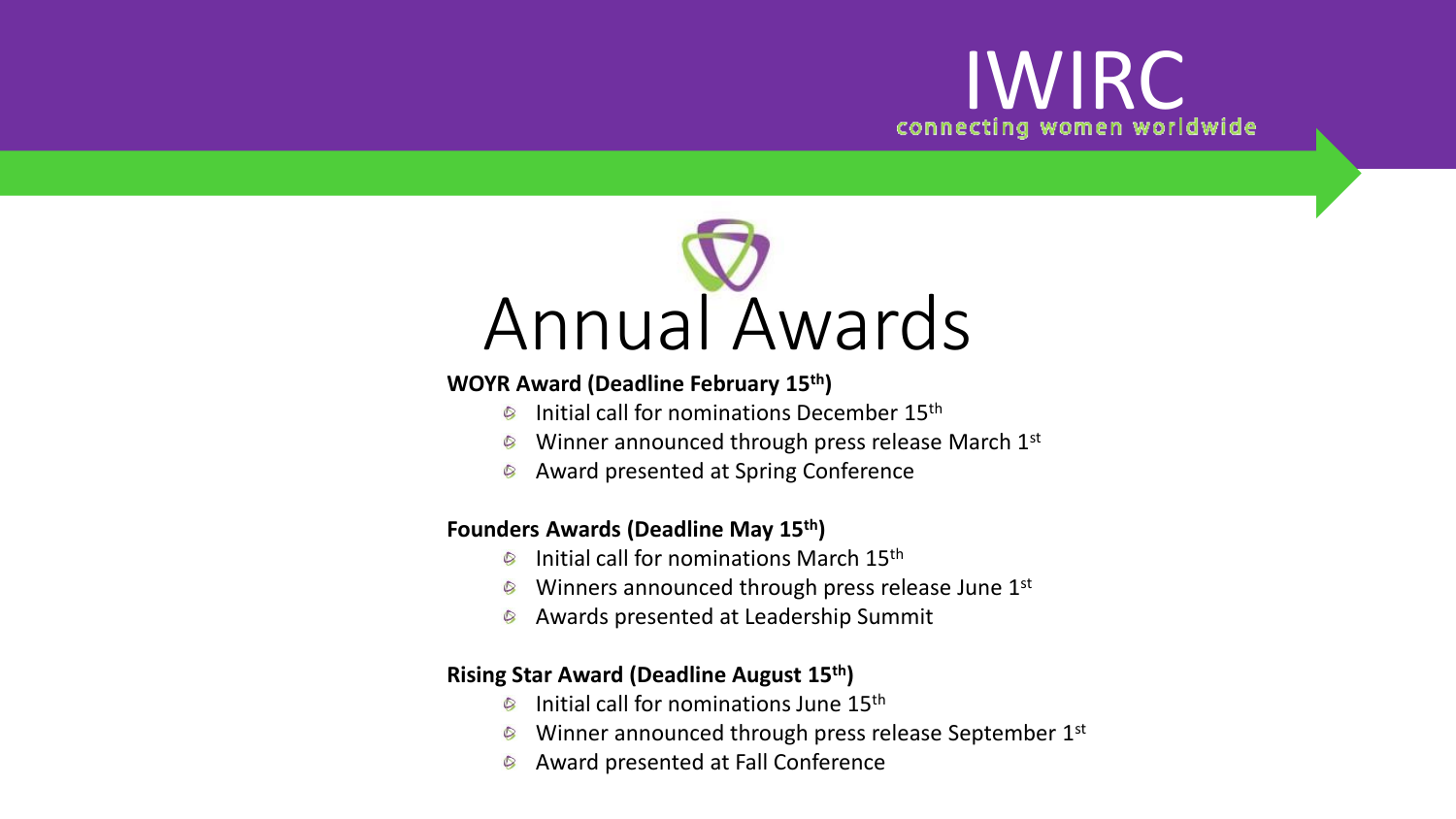



## Communications

**<sup>●</sup>Social Media BE-newsletters**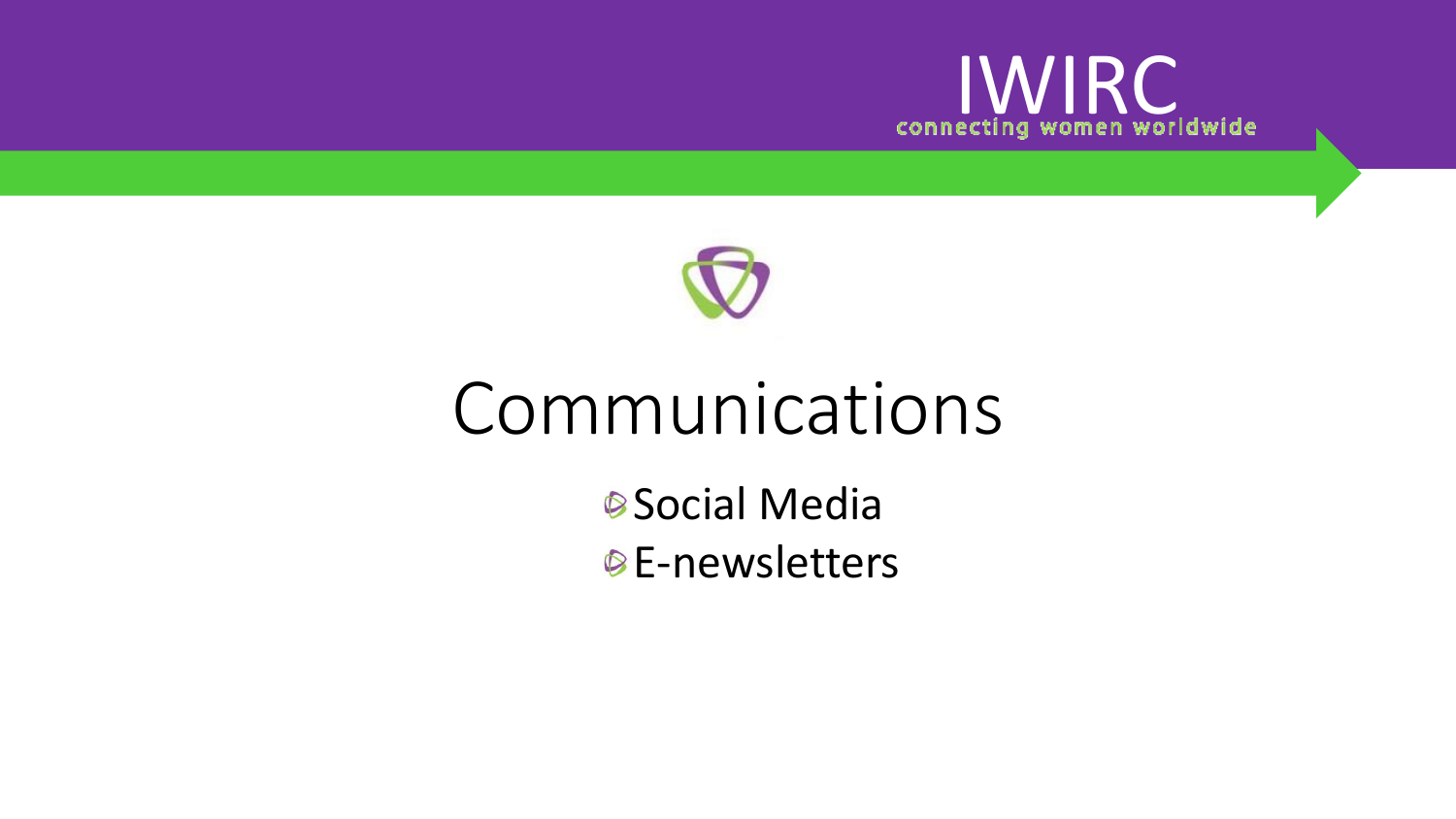



# Membership

- *<sup>©</sup>New Networks*
- **Surveys**
- *Statistics*
- **Review on website**
- **<sup>●</sup>Resources>Network Tools**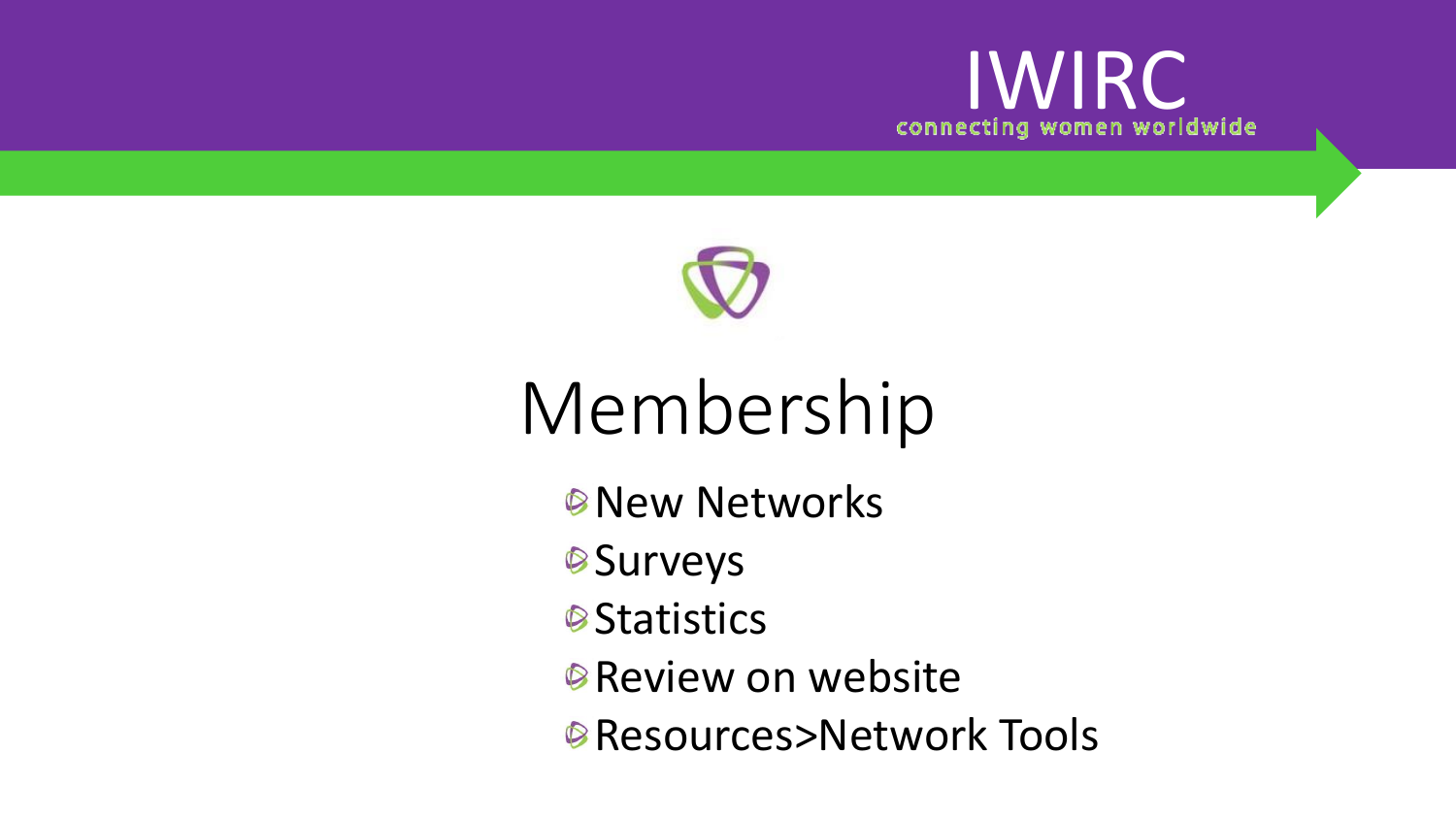



## Worldwide Reach

Current membership 1,610!

- **<sup>●</sup>5** continents
- **●23 countries**
- **844 Networks**